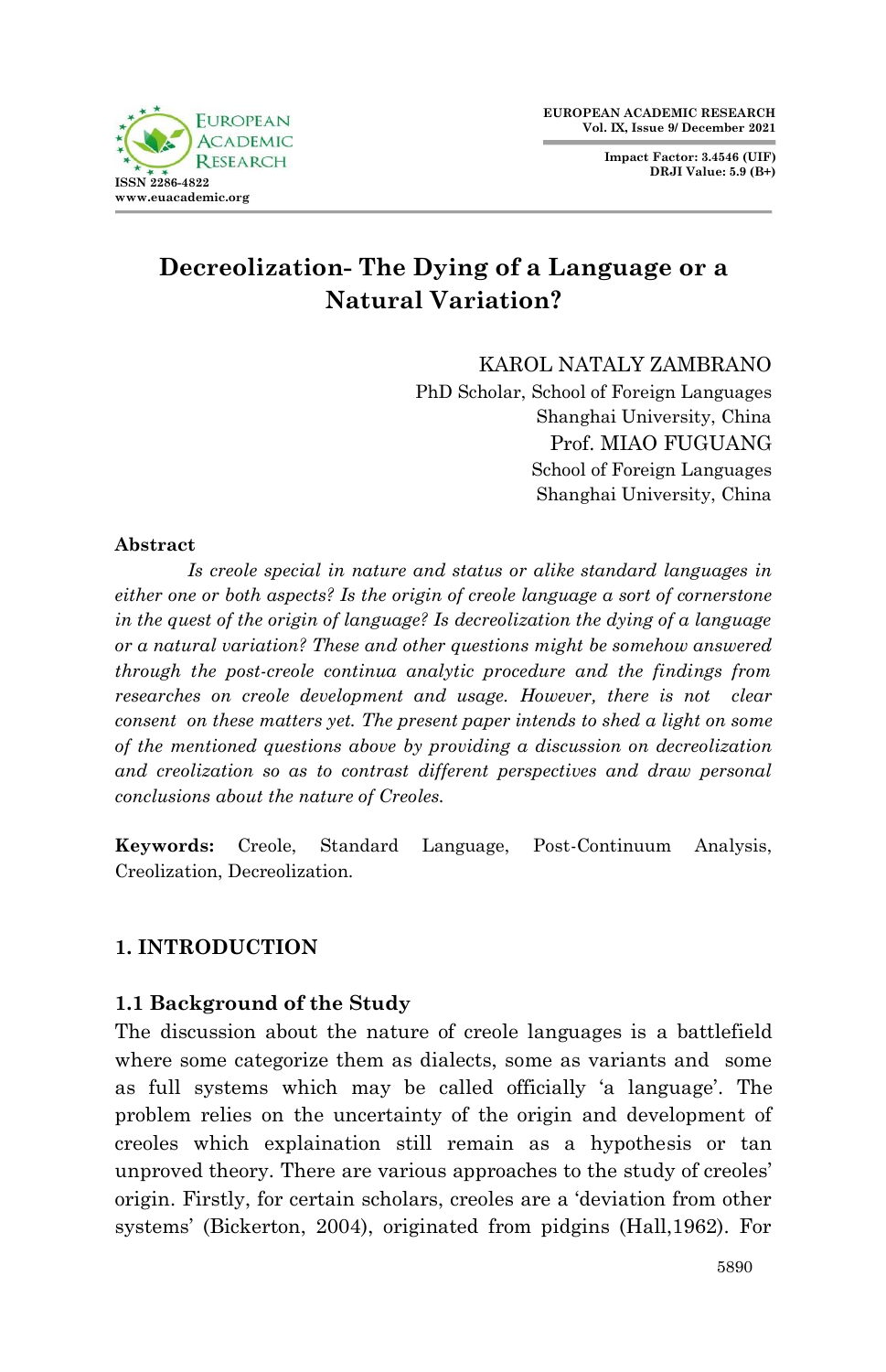some others, they represent systems 'in their own right' (Hymes, 1971) that are linked to other systems as languages from the same linguistic family are (DGraff, 1999). In fact, the origin of creole languages is still debated, still unknown. Secondly, if creoles come from other systems, then their variations may be explained as natural movements of the post-creole continuum from the basilect to the acrolect, in extreme cases, to the standard language, and vice versa. On the other hand, if they are taken as languages , then, the utmost tendencies to resemble the standard language may be regarded as the "dying of the creole language'. Thus, depending on the own perception of creole languages, the metaphor of creolization and decreolization as the birth and dying of a language may be deemed appropriate or not.

# **2. LITERATURE REVIEW**

Dereck Bikerton's (1976) traditional theories and Michel Degraff's (2004) modern perspectives are the major protagonists of this debate about creoles. Along with their works , some other researches have been developed in order to analysis existing creoles, their functioning and possible connection with formal languages as well as some phenomena involved in their development such as creolization and decreolization. Hereafter a chart with a general description of some of the main works related specifically to these two processes:

| <b>Title</b>                                                                                                  | Author                    | Year | Topic                                                                                     | <b>Source</b>                             |
|---------------------------------------------------------------------------------------------------------------|---------------------------|------|-------------------------------------------------------------------------------------------|-------------------------------------------|
| Dynamics of a Creole<br>System                                                                                | Derek<br>Bickerton        | 1976 | Port-creole continuum<br>analysis<br>Basilect, mesolect and<br>acrolect                   | Language, Vol. 52, No. 4                  |
| Constraining<br>Variation in<br>Decreolization                                                                | William<br>Washabaugh     | 1977 | Bickerton's analysis<br>expanded<br>Creole language in<br>Providencia island,<br>Colombia | Language, Vol. 53, No. 2                  |
| Phonological<br>Hypercorrection in the<br>Process of<br>Decreolization: The<br>Case of Trinidadian<br>English | Donald<br>Winford         | 1978 | Hipercorrection<br>Decreolization                                                         | Journal of Linguistics,<br>Vol. 14, No. 2 |
| On Decreolization and<br>Language Death in<br>Gullah                                                          | Patricia<br>Jones-Jackson | 1984 | Process of decreolization of<br>Gullah language                                           | Language in Society, Vol.<br>13, No. 3    |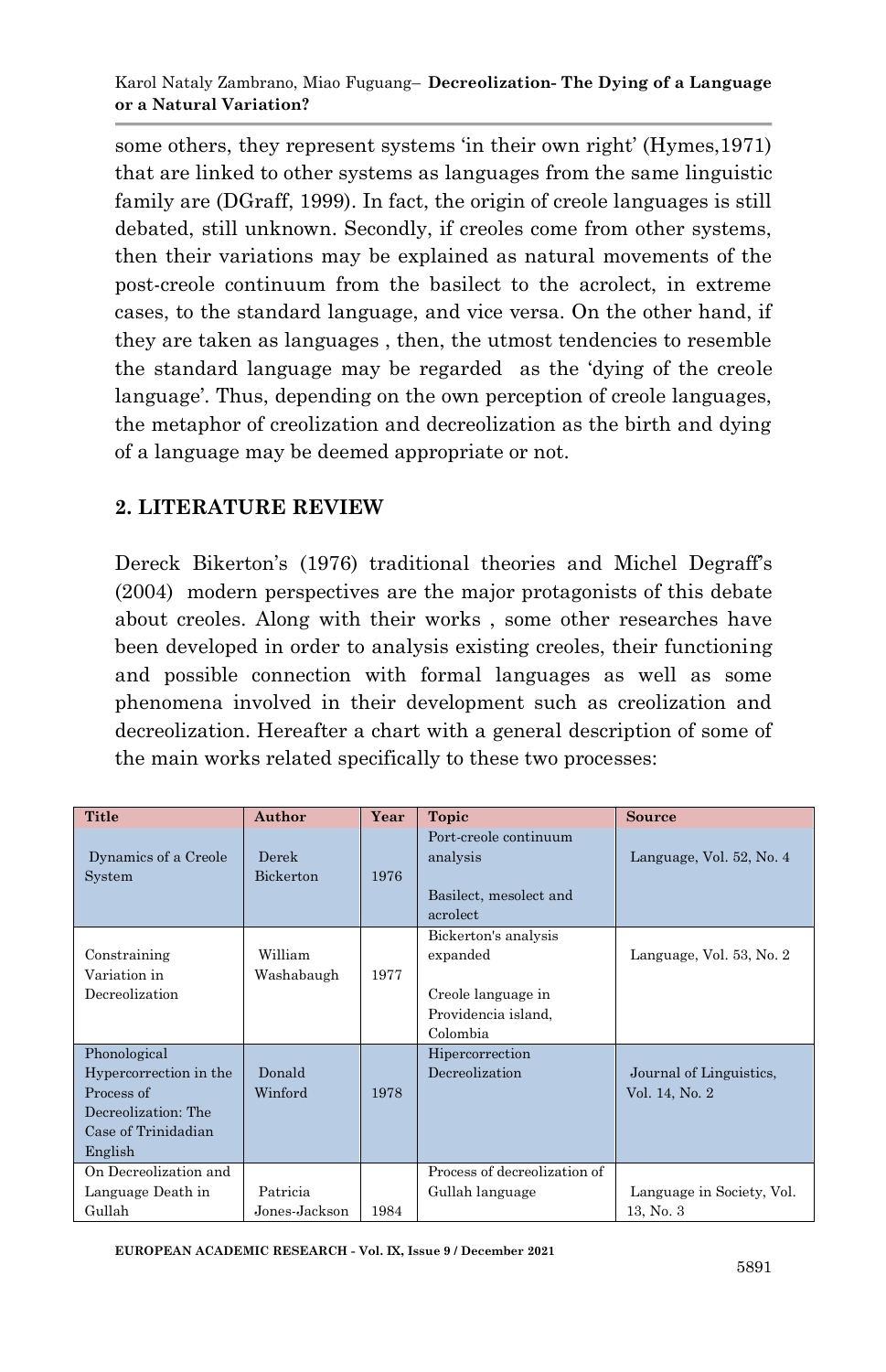Karol Nataly Zambrano, Miao Fuguang– **Decreolization- The Dying of a Language or a Natural Variation?**

|                          |                  |      | Dying languages                           |                           |
|--------------------------|------------------|------|-------------------------------------------|---------------------------|
| Reconsidering Creole     | Derek            | 2004 | Response towards<br>Degraff's theories on | Language, Vol. 80, No. 4  |
| Exceptionalism           | <b>Bickerton</b> |      | creole language and                       |                           |
|                          |                  |      | personal allegations                      |                           |
| Against Creole           | Michel           | 2004 | Response towards                          |                           |
| Exceptionalism           | Degraff          |      | Bickerton's theories on                   | Language, Vol. 80, No. 4  |
|                          |                  |      | creole language and                       |                           |
|                          |                  |      | personal allegations                      |                           |
|                          |                  | 2005 | Response towards                          |                           |
| Linguists' Most          | Michel           |      | Bickerton's theories on                   | Language in Society, Vol. |
| Dangerous Myth: The      | Degraff          |      | creole language and                       | 34. No. 4                 |
| <b>Fallacy of Creole</b> |                  |      | personal allegations                      |                           |
| Exceptionalism           |                  |      |                                           |                           |

#### **3. THEORETICAL FRAMEWORK**

Before starting the discussion whether creole should be taken as an in its own right' language or as originated from pidgins, it is crucial to clarify some basic concepts. Let us do that as follows:

#### *Creolization*

Generally speaking creolization is the process in which creole cultures emerged in the New World as a result of the mixture among indigenous people from America and West Africa and European descendents. In linguistics, some argue that creole is a pidgin that has become the first language of a new generation, in other words, that creoles arise when they become mother tongues. Hence, creolization is the process of expansion of various linguistic aspects of a pidgin such as morphology , syntax and the regularization of phonology. However, the relation of creole languages with their standard version is quite complex so as to give a final explanation of how a creole emerges and evolves.

Therefore, there are a variety of theories provided that try to offer an explanation for the *Creole genesis* or creolization phenomenon. They can be divided in four main categories:

- + Theories focusing on European input
- + Theories focusing on Non-European input
- + Gradualist and developmental hypothesis
- + Universalist approaches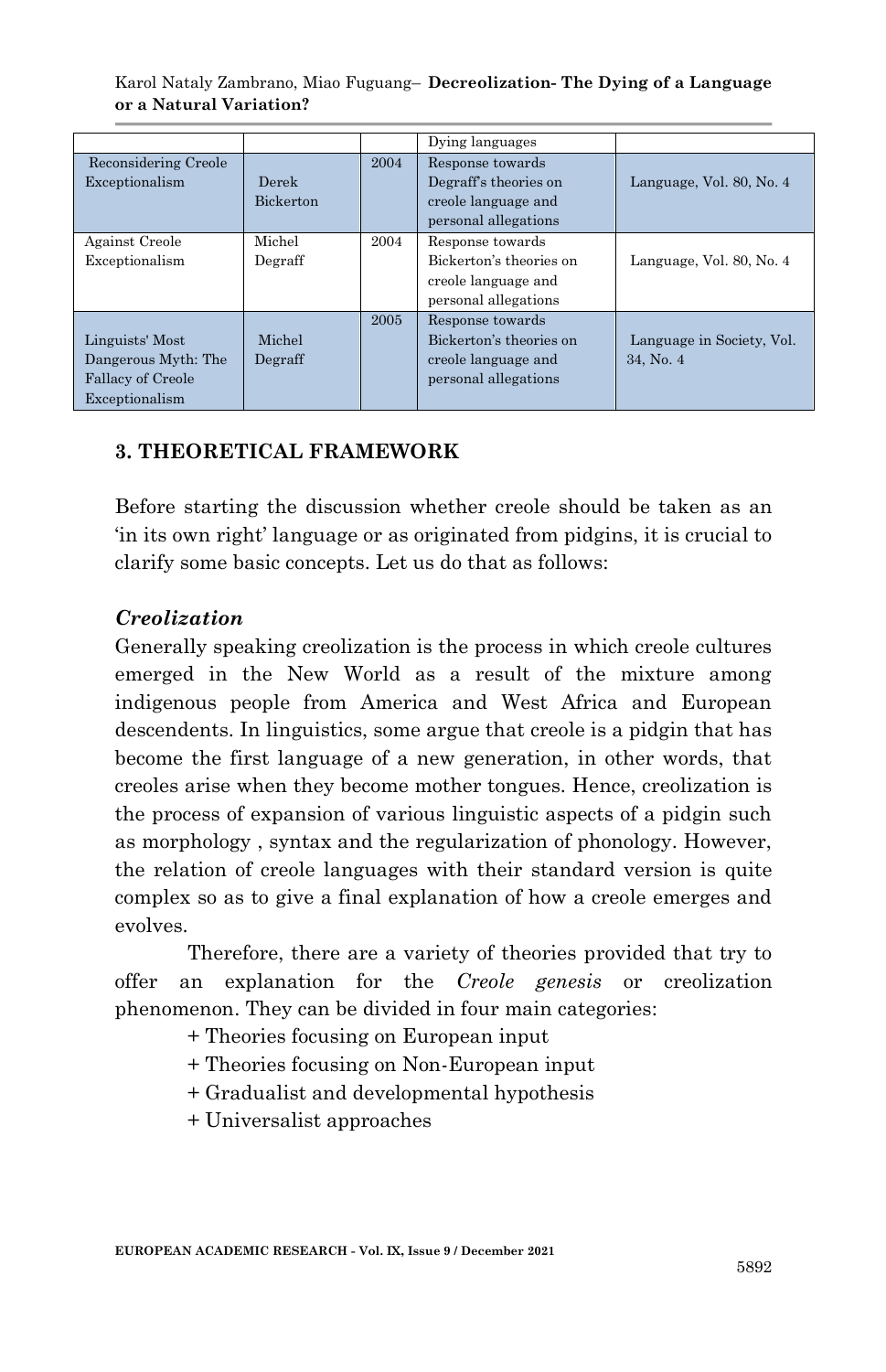*Theories focusing on European input*

# **1. Monogenetic theory**

According to this theory, creoles all come from a single Mediterranean lingua franca via a West African Pidgn Portuguese in the 17th century, relexified by the slaves who came from that area, and then transmitted in the Atlantic slave trade. Hugo Schuchardt(1842), a well-known german philologist, was the first one in proposing the theory in the late 19th century and was popularized by Taylor (1977) , Whinnom (1956), Thompson (1951) and Stewart (1962) in the late 1950s and early 1960s

# **2. Domestic origin hypothesis**

First formulated by Hancock (1985), this is a theory related only to English- based creoles. According to it, some English-speaking traders went to Gambia and Sierra Leona for trading in the 16<sup>th</sup> century and mixed with local population , which caused the origin of a pidgin among slaves that was latter transmitted in slave depots and then expanded to the West Indies as a component of emerging English creoles.

# **3. European dialect origin hypothesis**

This hypothesis claims that French-based creoles are the best candidates as representatives of a philogenetical relation with the standard language as there are many French dialects like the koiné French in Paris and some dialects in Quebec and Acadian communities which resemble some French-based creoles. The supporters of this hypothesis argue that this is compatible with the *imperfect language transmission* in koiné genesis and the *gradualism in change* of creole languages.

# **4. Foreing or Baby Talk**

According to the Foreign Talk hypothesis, native speakers simplify their language in order to better communicate when people who don"t know their language originate a simplified version of it. Arends, Muysken & Smith (1995) suggest four different processes involved: Accomodation, imitation, telegraphic condensation and conventions.

 Nonetheless, while the simplification of input was thought to be the reason why creole languages have 'simple grammar', there are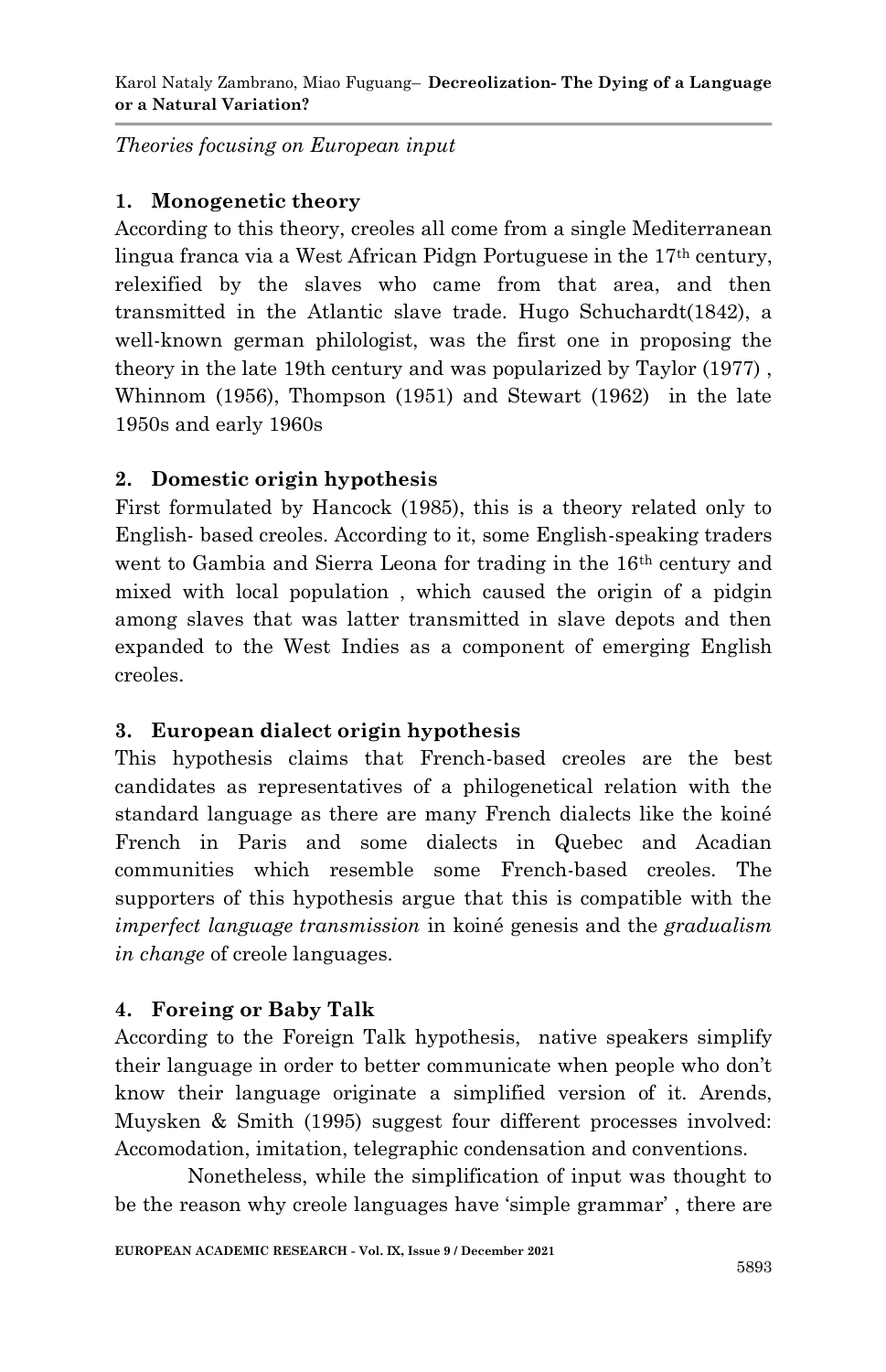many criticisms on this explanation . For instance, there are many creoles that have a lot of similarities despite of the fact that they come from different language lexifiers. Moreover, speakers of a standard language tend to fail in the undertsanding of the grammar of a creole that is supposed to come from that same language. Bloomfield (1933), also explains that if creole is based on the imitation of the incorrect speech of non-natives, that describes pidgin and, thus, it may not be accurate to take the origin of pidgin as the origin of creole.

# **5. Imperfect L2 Learning**

The Imperfect L2 Learning hypothesis affirms that pidgins are the result of the incapacity of slaves to acquire the dominant lexifier language. Researches have revealed that there are various aspects of interlanguages in pidgins and creoles such as invariant verbs derived from the infinite or the least marked verb form and the use of adverbs to express modality.

This hypothesis is compatible with other approaches, notably the European dialect origin hypothesis and the universalist models of language transmission. However, the question of the shared origin of pidgins and creoles rises again as well as the inquiry about whether this applies to all creoles or not.

# *Theories focusing on Non-European input*

These theories attribute similarities among creole and African substrate languages. The creole is thought to be originated by the process of relexification, that is when the substrate language replaces the lexicon of the native language while retaining the native grammar categories. The problem with this theory is that there is a great amount of differences between the argued superstrate language and the creole languages. Bickerton (1981) argues that the vast amount of African languages and the paucity of a historical record on creole genesis makes determining lexical correspondances a matter of chance.

# *Gradualist and developmental hypothesis*

Keith Whinnom (in Hymes, 1971) argues that pidgins are the starting point of creoles where there are at least three different languages that are non intelligible for the majority and where one of them is the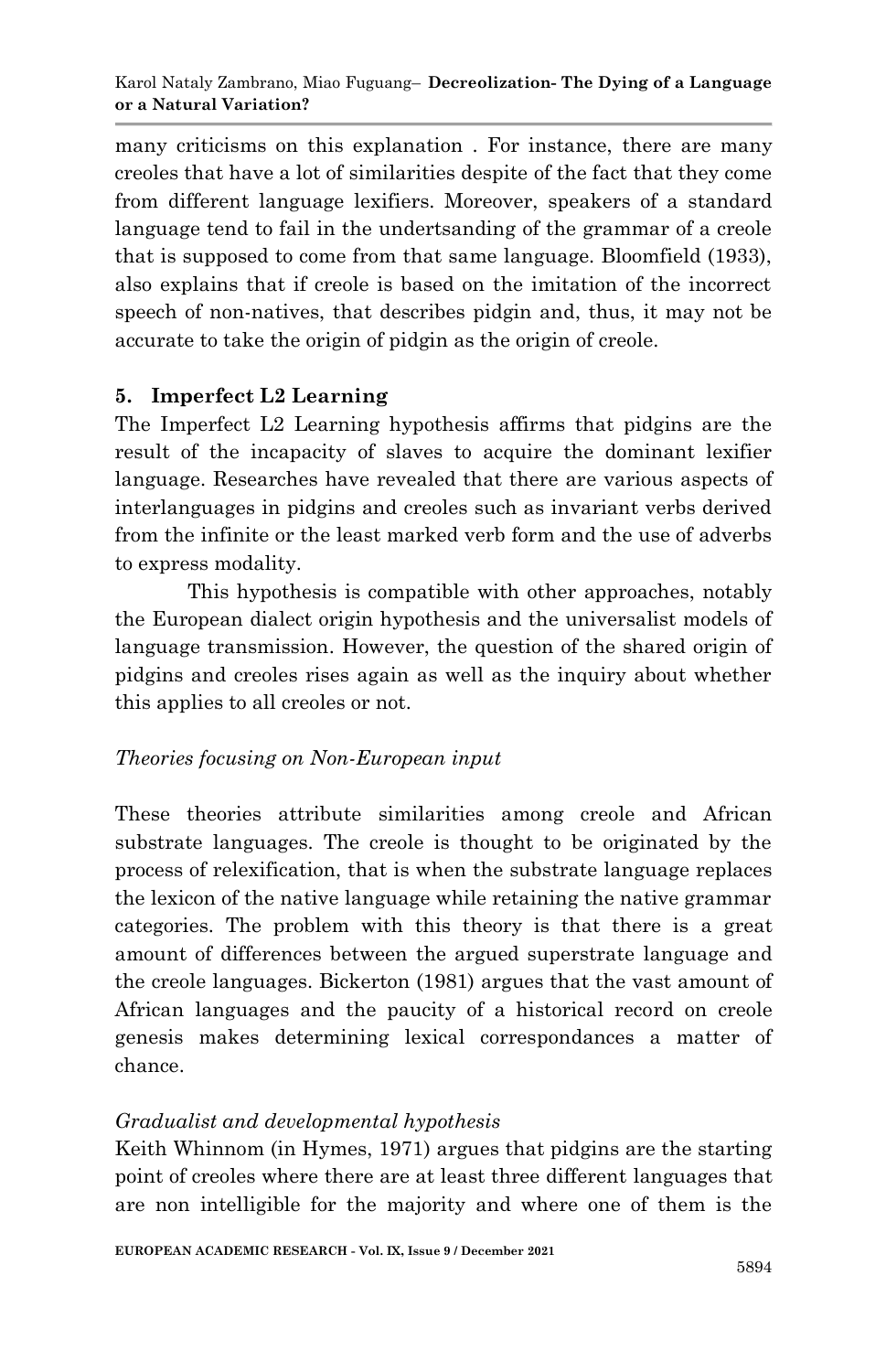dominant superstrate. If a pidgin manage to survive and be learned by children as a native langauge, it may become fixed and acquire a more complex grammar and a fix phonology , syntax and morphology through the process of *creolization* where- different from *pidginization* that entails simplication- the pidgin suffers and *expansion* in all the linguistic areas. Thus, pidgins can become full languages in only one generation. This last statement is still arguable as the process of creolization is complex in nature and may not take only one generation to be fulfilled. Moreover, apart from having native speakers, there are some other aspects of creolization which may have more relevance to determine if a pidgin has become a creole or not.

### *Universalist approach*

Bickerton"s *Language Bio-program* is the paragon of the Universalist model. Bickerton claims that creoles come from children in new founded plantations who invented a structure for pidgins around to function as natural languages with their own innate capacities to transform the pidgin into a full-fleched language. Hence, the similarities among creoles would be the consequence of those of the innate universal abilities in what Noam Chomsky denominated *Universal grammar*.

# *Decreolization*

It is considered as the general direction which a creole language takes in its elaboration to accommodate a standard language ( Jones-Jackson, 1984) or homogenize with the parent language for various reasons. It can also be conceived as the influence of the superstrate language that dismantles influences from the substrate languages.

 On the other hand, if one sees pidginization as simplification and creolization as expansion, one may consider decreolization as a process that attacks both, simplification and admixture.

As language remain in contact, it is inevitable that one influences the other. In most of the cases, it is the prestigious one who gain power over the other bringing complexities, irregularities and redundancies to the creole language. Elements from other sources start to disappear as the resemblance grows, and then, it is theorized that the creole will eventually become a dialect of the suprastate language rather than a separate language.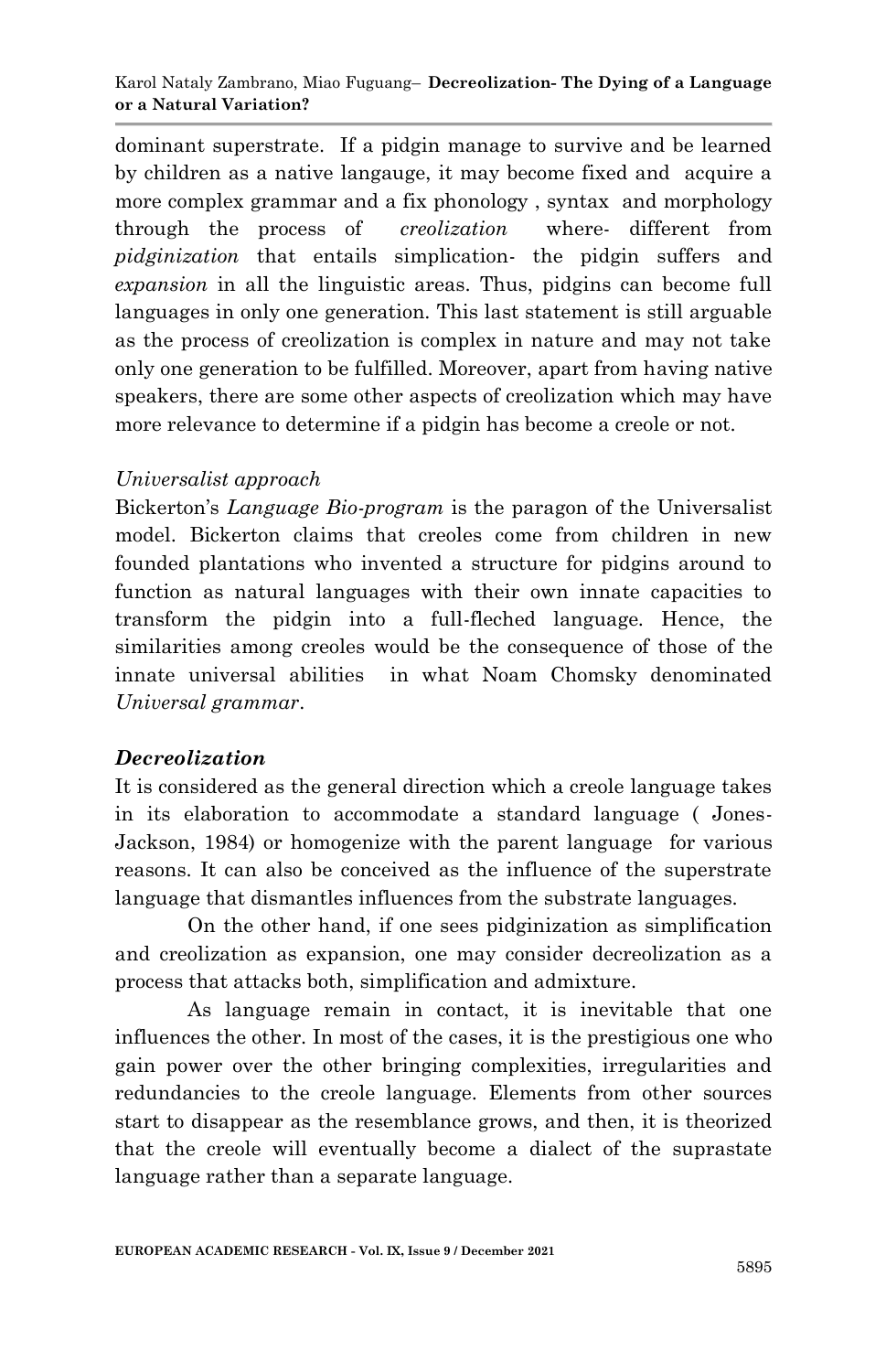However, in few cases, the process could occur in a reverse, when the most standardized variation , the acrolect, is transformed to a more basic form, similar either to the mesolect or to basilect. This may happen mainly for socio-political reasons, namely, when speakers have a strong sense of national identity or when there are prejudices against the prestigious langauge's culture and society (See Wilson) 1973: Principle of Communitas).

#### *Example of decreolized creoles*

### **1. Jamaican creole**

This creole exists in continuum with Jamaican English and Standard English and shows evidence of decreolization. This is encouraged by the speakers"s view on Jamaican creole as "bad English" so that the most standardized forms are spoken by people from more educated and urban settings. Thus, one may say Jamaican creole is in a postcreole speech continuum in which the less standard varieties are undergoing decreolization.

# **2. Portuguese creole in Asia**

Macau and Daman"s creoles have undergone a process of decreolization when the Asian places were still providences of Portugal and there was a shift to standard Portuguese in the 18th century. Macanese Patois, or the creole of Macau, has also a substrate from Malay, Cantonese and Sinhalese. Nowadays, it is considered by the UNESCO as a " critically endangered" language with only 50 speakers ( Creole, n.d).

# *Post-creole continuum*

It is a dialect continuum of varieties of a creole which rank from the most standardized, the *acrolect*, to the less similar to the suprastate, the *basilect*. Ranges in between the acrolect and the basilect are part of the *mesolect.* Social, political, cultural as well as linguistic factors are the producers of these varieties which, eventually, may lead to a *decreolization* of the creole language.

 There are no discrete boundaries between the different varieties and the situation in which such a continuum exists. The statistical results of the Labovian-type sociolinguistic analysis of the post-continuum may by themselves be insufficient to establish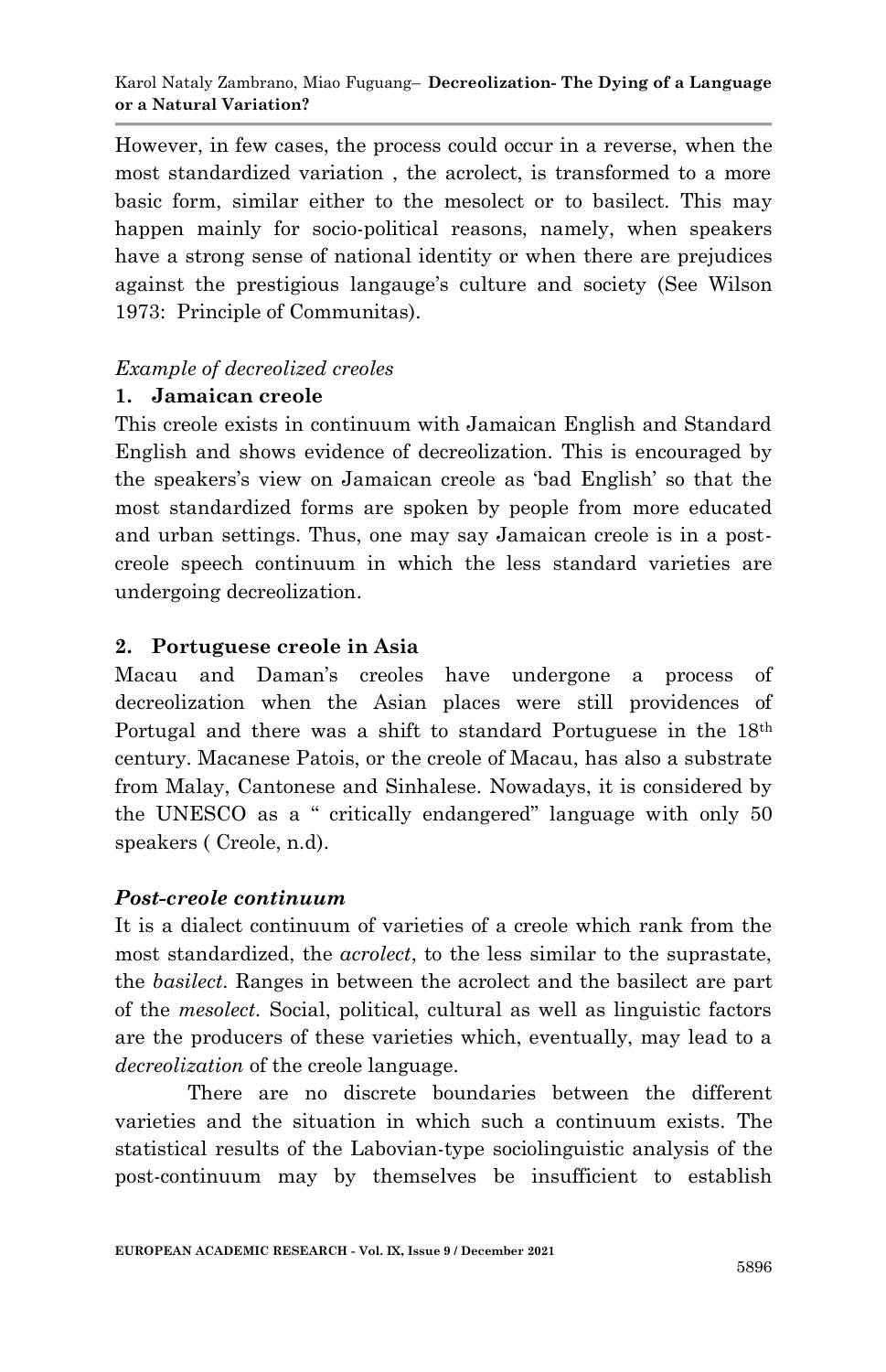conclusively which variant forms operate in different systems, and what boundaries to establish between these systems.

 Apart from that, due to the commonality of code-switchng in creole countries, speakers have a command of a range in the continuum and, depending or their social and educational background or their communicative purposes, they can implement the different variations with distinct levels of skill.

# **4. DISCUSSION: The Nature of Creolization and Decreolization**

In the following pages, the nature of these two main processes will be discussed by contrasting opposite views and providing extra support in some research findings. For the purpose of analysing from the less to the most controversial issue, the author will present ,first, the debate about decreolization followed by the discussion on creolization .

# *Discussion on decreolization*

In this section, two main contrasting perspectives about the process of decreolization are discussed: Bikerton's (1990) and Washabaugh's (1997). Some examples of decreolization from Wilson"s (1973) , Winford"s (1978) and Jones-Jackson*'s* (1984) researches are as well presented as arguments in favor or against these views.

# *Unidimensional or Multidirectional?*

Acoording to Bickerton (1990), the variation in this process is unidimensional which means that the princpipal motive for decreolization is the social pressure speakers have to deal with in order to acquire a standard language or acrolect . Thus, speakers vary their speech along the single dimension of standard (acrolect) to nonstandard (basilect) being these variations related to the deep structure of the language

 However, as Washabaugh (1997) will also argue, decreolization is , indeed, multidirectional in nature. According to this scholar, there are basically three types of movement in this process : Vertical variation, variation by contrast and horizontal variation. The first one occurs when the speaker uses the acrolect to replace the stigmatized basilect. In his research of the creole in Providence Island, Colombia from 1972-1975, he found this type of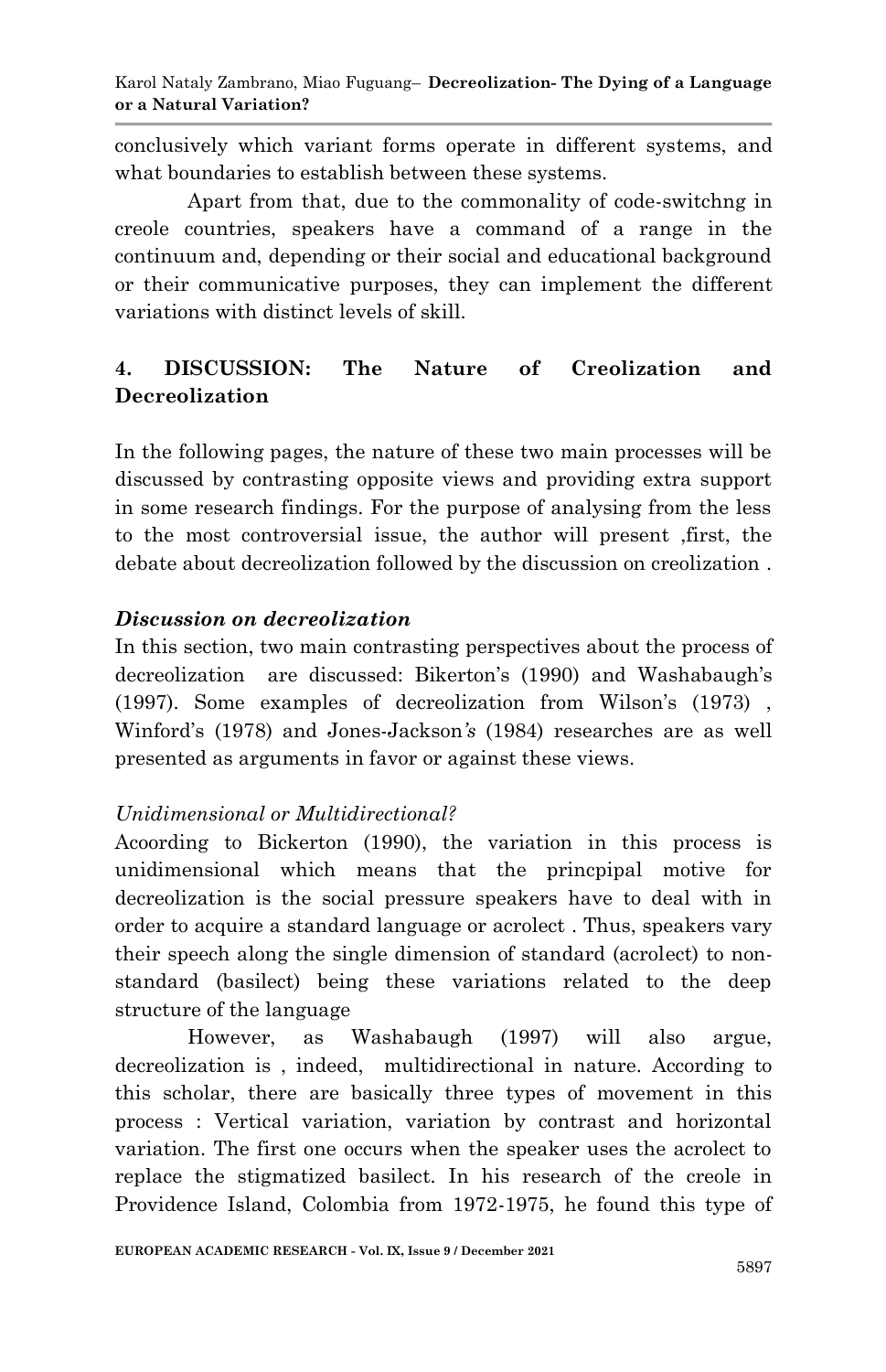variation between  $f_i$  and  $tu$ , being  $f_i$  part of the basilect and  $tu$  the nearest option to the standard language or acrolect. The second type refers to the social pressure, not so much to acquire the acrolect, but to avoid the basilect. The last one, the horizontal variation, covers the cases where the movement cant be explain either as a tendency to the standard or as avoidance of the basilect , namely, the pre-infinitival complementizer fi/fa from casual to informal in the creole of Providencia ( Washabaugh, 1997).

 On the other hand, the variation in decreolization not only concerns the deep-structure but also the superficial- structure. Some changes are done in terms of function as well as in morphology.

### *A mere linguistic phenomenon?*

Furthermore, decreolization is caused not only by linguistic factors but also by social pressures and cultural tendencies. As Wilford (1972) argues, patterns of variation in language use reflect certain aspects of social differentiation. Thus, inequity, social differention and media, are catalizers of change in the post-continua of a creole language.

As an example, the principle of 'communitas' described by Wilson (1973), shows how the pressure of the community restrains speakers from moving too far and too fast in tehir acquisition of the acrolect since strong feelings are generated against people, whether adults or children, who try to use a more standard speech than is customary. Islanders may call the people who use the standard as 'yankin' or 'speakin' which for the community is a sign that speakers consider themselves too good for the island (Wilson, 1973 in Washabaugh, 1997). As a consequence, children learning English in school cannot practice that English outside the classroom without being criticized by their peers. Indeed, people who use hypercorrect speech are vulnerable to gossip and abusive comments. One of the examples Wilson gives is the one about an islander girl who had acquired a sort of Standard English intonation which she applied in all her lower-mesolect speech; "she was mocked as 'American Mary' both for her inconsistency and for her ambitiousness". (Wilson,1973 in Washabaugh, 1997). Another example of the influence of social factors in the decreolization of a language is Winford"s (1972-1975) reports on the results of a sociolinguistic investigation of two Trinidadian communities which indicate that patterns of variation in language use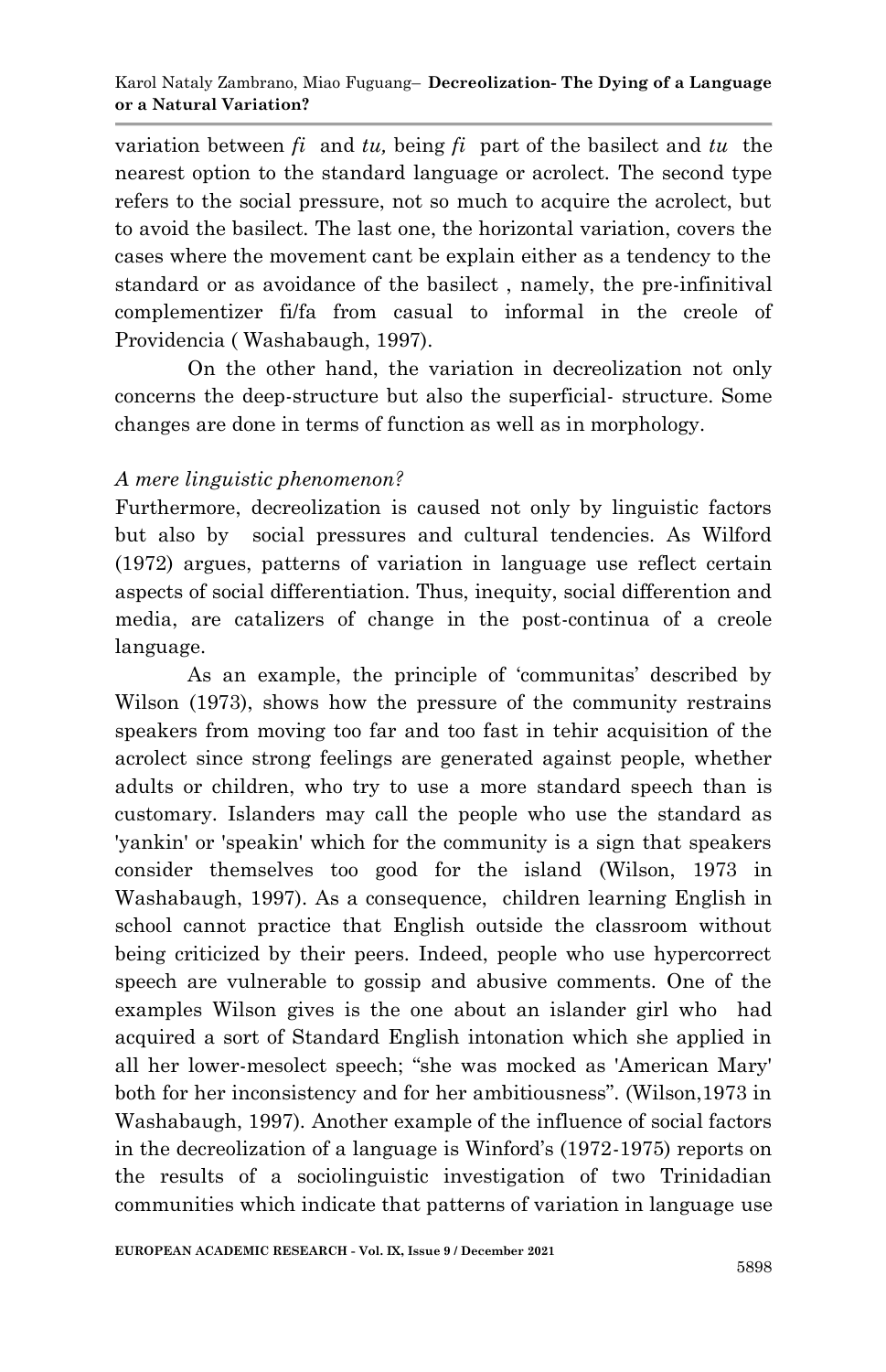reflect certain aspects of social differentiation in the island. Besideds that, Winford (1978) followed this up later with a detailed study of socially-conditioned phonological change in the context of the decreolization process in Trinidad.

 Through these examples one may realize decreolization occurs in both directions from basilect to acrolect and viceversa. However, according to Washabaugh, (1997)., the strongest motive for variation in decreolization is the pressure to avoid the basilect, not the pressure to acquire the acrolect. He argues that speakers are not so often conscious of the way they speak, but they are certain about the way they don"t want to speak, as his example from Providence creole confirms:

"Basilect speakers talk 'broad' or 'wide open', with very low [a] vowels, and use creaky voice for emphasis. They 'dreg dem word', i.e. lengthen their vowels. This stigmatization of features of the basilect puts pressure on speakers to avoid basilectal words, sounds, and grammatical patterns. In doing so, speakers back themselves into the acquisition of the acrolect on Providence Island is a sort of hyperextended second-language accomplished in the reverse of the natural manner…" (p. 334).

| Bickerton (1990)                                                                                                                                                                                                                                                      | Washabaugh (1997)                                                                                                                                                                                                                                                                                                                                                                                        |  |
|-----------------------------------------------------------------------------------------------------------------------------------------------------------------------------------------------------------------------------------------------------------------------|----------------------------------------------------------------------------------------------------------------------------------------------------------------------------------------------------------------------------------------------------------------------------------------------------------------------------------------------------------------------------------------------------------|--|
| decreolization<br>Variation<br>in<br>entirely<br>unidimensional                                                                                                                                                                                                       | Multidirectionality of variation in decreolization:<br>Type 1, or vertical variation<br>Type 2 variation, by contrast<br>Type 3, or horizontal variation                                                                                                                                                                                                                                                 |  |
| The motive for decreolization is the social<br>pressure on speakers to acquire a standard<br>language (acrolect); therefore speakers in a<br>post-creole community vary their speech<br>along the single dimension of standard<br>(acrolect)/non-standard (basilect). | The<br>variation<br>strongest<br>motive<br>for<br>$^{+}$<br>in<br>decrealization is the pressure to avoid the basilect,<br>not the pressure to acquire the acrolect<br>+ It is not completely directed by the pressure to<br>acquire the standard language. speakers in a post-<br>creole community are triply pressured: to avoid the<br>basilect, to acquire the acrolect, and to vary the<br>mesolect |  |
| The constraints on, at least, the variation<br>between the complementizers fi and tu in<br>decreolization are all of a kind, and deal with<br>the deep-structure configuration of the<br>sentences                                                                    | It is not entirely constrained by deep-structure<br>category                                                                                                                                                                                                                                                                                                                                             |  |
| It is directed mainly by linguistic factors                                                                                                                                                                                                                           | + It is directed by both social and linguistic<br>pressures, and is con-strained not only by purely<br>linguistic factors                                                                                                                                                                                                                                                                                |  |

#### *Summary on decreolization chart*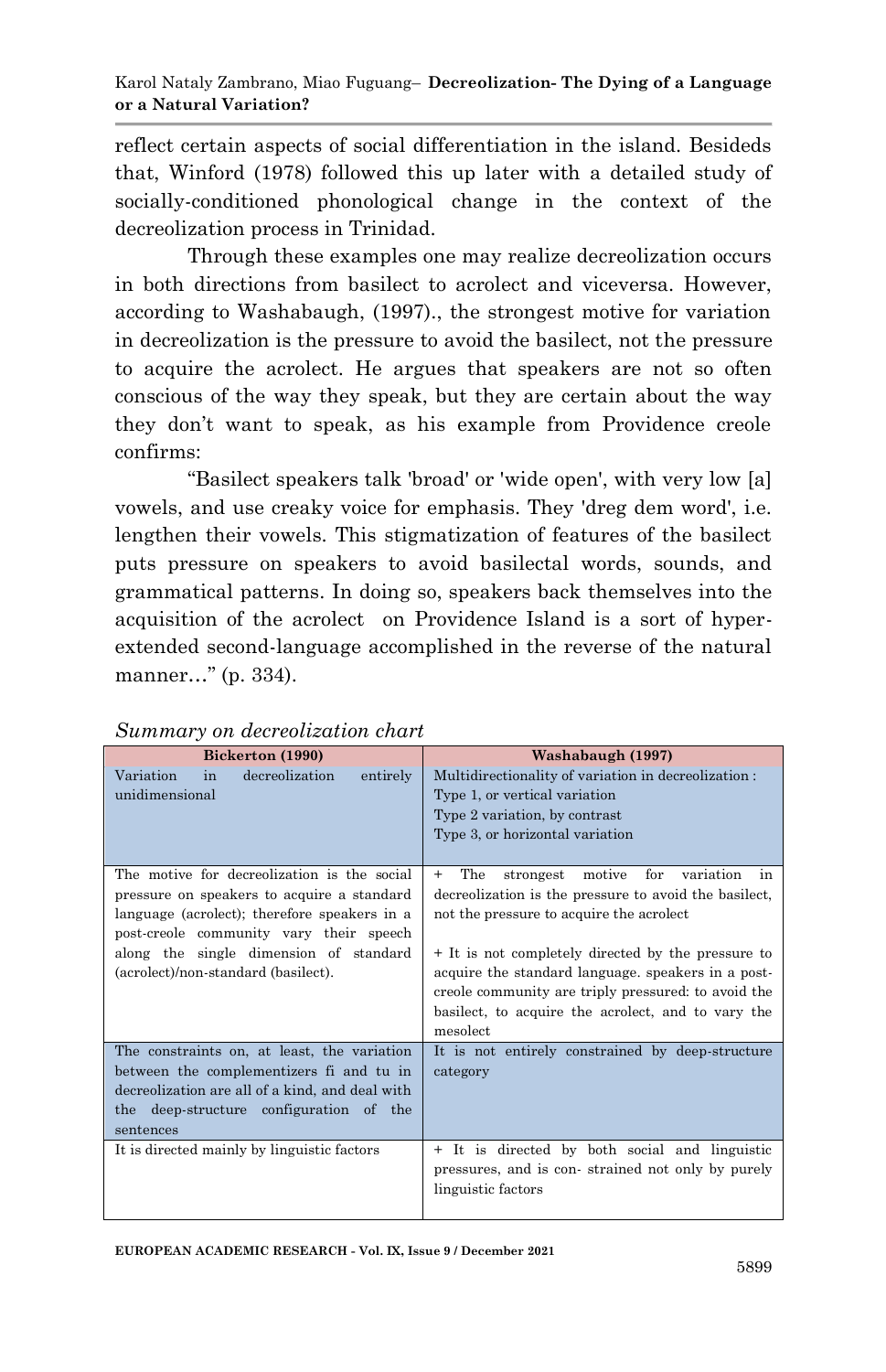| + Interplay between linguistic and social structure. |
|------------------------------------------------------|
| and of the role which social forces play in the      |
| ongoing processes of linguistic change patterns of   |
| variation in language use reflect certain aspects of |
| social differentiation (Wilford, 1972)               |

*Ways of decreolization*

Various are the techniques seen in a decreolization process. One of them is the decnominated *Hypercorrection* or *irregularity of placement.* According to Wolfram (1969) , hypercorrection is "the use of a speech form on the basis of a false analogy" (Wolfram, 1969 in Winford, 1973. P 139). DeCamp also defines hypercorrection more precisely as "an incorrect analogy with a form in a prestige dialect which the speaker has imperfectly master" (Decamp, 1972 in Winford, 1973. P 139).

 An example of the hypercorrection technique is seeing in the patterns of variation of two consonantal variables (th) and (dh) by the speakers in St. James, a community in Trinidad island . The former represents the consonantal sound in words like think, thing, through, etc., which may be realized variably as [ϴ], [tϴ] or [t]. (dh) represents the consonant in words like that, though, there, etc., which Trinidadians pronounce variably as [ɗ], [d ɗ] or [d].

 Apart from that, some words may change not only in phonological but also in morphological terms. This is the case of the word *men* in Providence island where *me* is the nearest form to the standard, *wen* , the middle form and *ben* the furthest from the lexifier. For a standard English speaker *wen* and *ben* are just as *me*; in other words, *me* is just as non-standard as *wen* or *ben*, but from the point of view of the basilect or mesolect speaker, the *me* serves its purpose, "it allows one to avoid the traditionally stigmatized basilect" (Washabaugh, 1997. P 335). .

*Summary on techniques of decreolization chart* 

| Post-continua analysis:                                                                |  |  |  |
|----------------------------------------------------------------------------------------|--|--|--|
| Movements progressive and variable from Basilect to Acrolect                           |  |  |  |
| Exclusion words, less frequently of sounds, and occasionally even of some 'intonation' |  |  |  |
| patterns.                                                                              |  |  |  |
|                                                                                        |  |  |  |
| Ex: men: me, wen, or ben                                                               |  |  |  |
| The principle of 'communitas'                                                          |  |  |  |
|                                                                                        |  |  |  |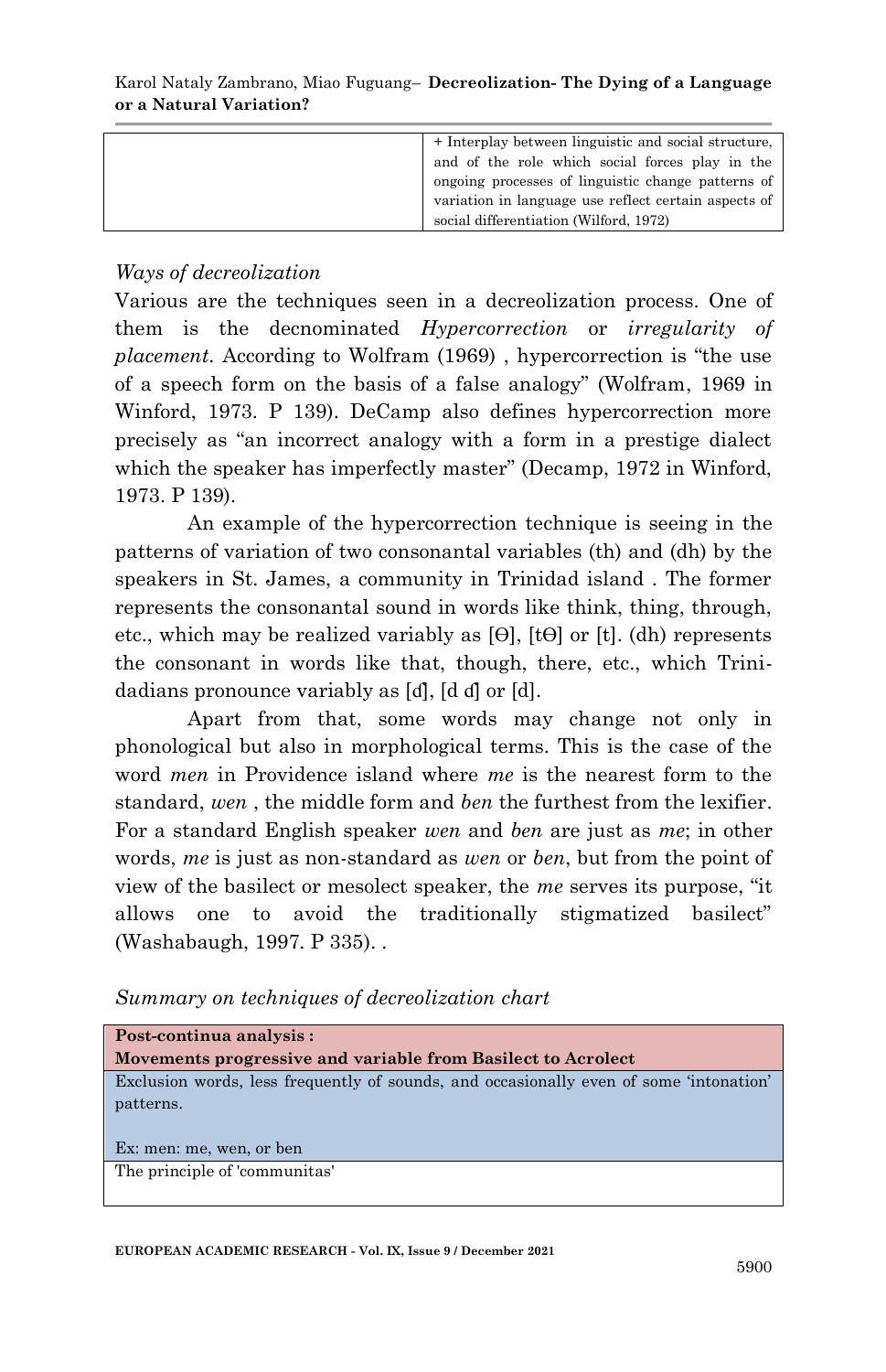Ex: Islanders say that a 'yankin speaking' or an acrolect nearer the standard language is a sign that speakers consider themselves too good for the island

**Hypercorrection or 'irregularities of placement '.**

#### **Discussion on Creolization**

In this part, two main reverse approaches to creolization are discussed: Bikerton"s Creole exceptionalism (1990) depicted in his "Bio-program theory" and DGraff's (1999) "Cartesian Unitarianism". *The question of the origin*

 Whether one may believe it or not, the question about the origin of creole languages has not been answered yet. Although some researches have been conducted in order to determine the philology of these languages and many hypothesis have arisen to explain this phenomenon, it is still unclear from where and from whom their origin comes.

 Two main orientations reveal the debatable nature of this matter., Bikerton's Creole exceptionalism (1990) depicted in his "bioprogram theory" and DGraff"s (1999) Cartesian Unitarianism. Let us consider both so as to have more clarity about the consequences of adopting one or another perspective.

#### *The origin of creoles*

According to Bickerton (1990), creoles are "degenerate descendants" of European languages derived from early pidgins that were developed by children of a " new generation" who lived in tea plantations . In Bikerton's point of view, "the work of new language creation can be attributed largely if not exclusively to children" (Bickerton 1999, p. 49-50). Thus, it was the creole children who generated creoles as a response to the need of a more complete and complex system of communication. As the pidgins from their parents lacked of various linguistic aspects, children took some elements of the surrounding pidgins, their parents"s pidgins and combined them with their innate language ability to give rise to the creole language. He came to this conclusion after his study of the Hatian Creole (HC). Besides that, he supports his ideas by the UG theory formulated by Noam Chomsky, which argues for universal principles in language which are innate to all human beings and constitute the natural capacity to acquire the complexity of the language system.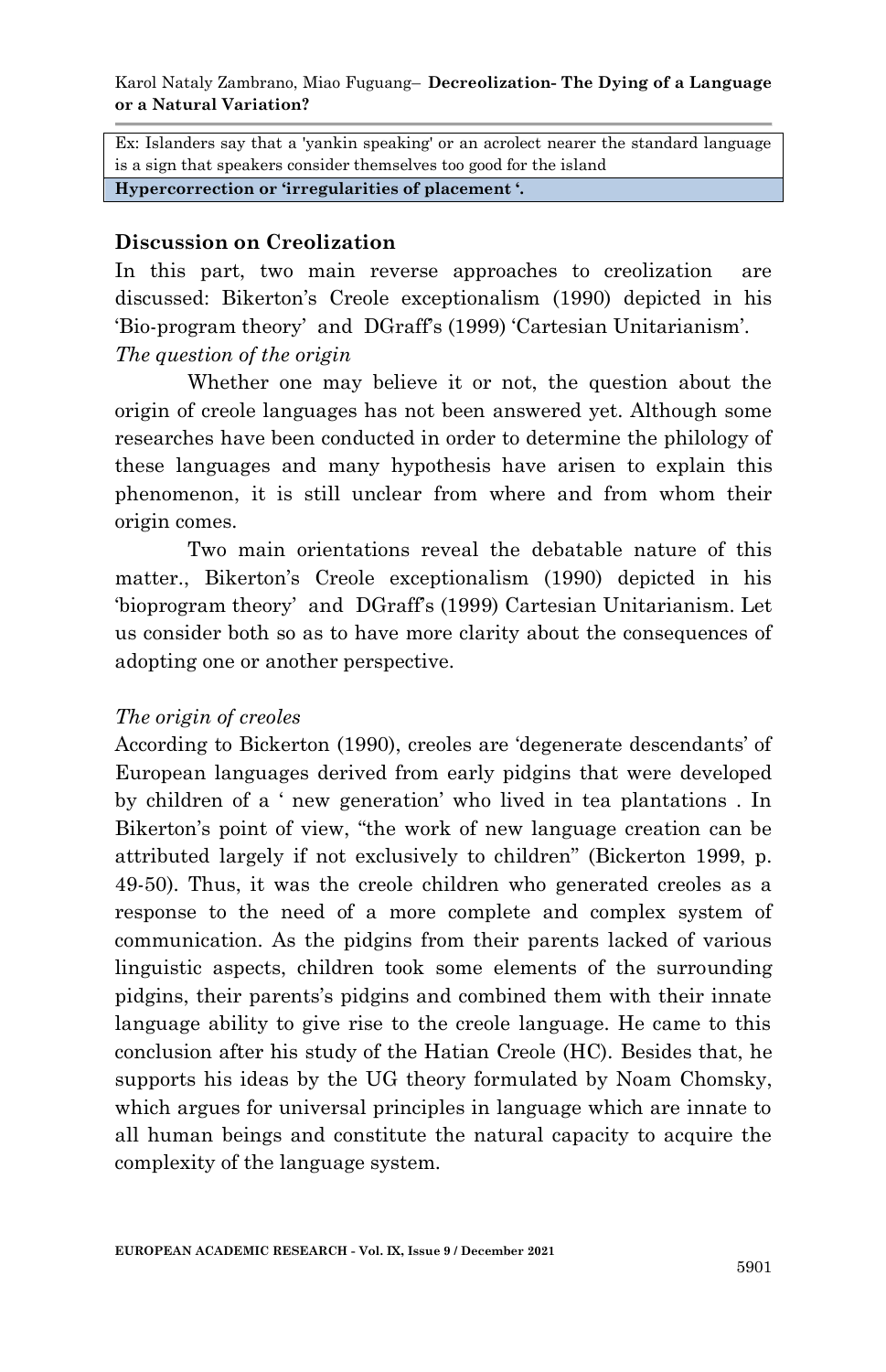However, how could one come to such a conclusion about the origin of creoles if their circumstances of emerge were almost entirely not documented? This is what DGraff (1999) wonders and argues against Bickerton's hypothesis. He supports his claim by citing Robert's (1996) research findings which constitute an evidence of the difference and incompability between the jargon/early-pidgin characteristics and the currently professed creole forms. In fact, Roberts denies any catastrophic 'single generation' scenario for creole formation. Since the data from her research on Haitian creole reveals "a more 'gradual' development of HCE (Haitian Creole English). Apart from that, DGraff denotes that the "creole-creating" children were not completely insulated from non-pidgin imput as they were exposed in various degrees to , first, their parents native language directly or indirectly and , second, to forms of the target languages. Hence, creoles " should be similar to those of their substrates and to those of their superstrates" (DeGraff 1992, p. 12).

 On the other hand, concerning the fact of assuming children being the 'creole creators', DGraff suggests that such an affirmation may represent a serious offense and prejudice against creole speakers, for this would lead to see creoles as " 'infantile jargons' or 'an infantile language for an infantile race'" (ACE 397 in Bickerton, 2004). According to him, this hypothesis depicts creole speakers as if they lacked full human intelligence and drives a wedge between standard and creole speakers where the last ones are usually considered inferior (DGraff, 1999). In Hymes's words: " Not the least of the crimes of colonialism has been to persuade the colonized that they or ways in which they differ, are inferior to convinced the stigmatized that the stigma is deserved'" (Hymes,1971 in Bickerton,2004. P 829).

 But, is it equal to say that creoles are linguistically inferior to their superstrate languages to affirm that creole speakers are less intelligent or that creole"s race is inferior? Certainly, it is not, affirms Bickerton. He claims that the special circumstances of creole"s origin and development are what make it so unique in its linguistic features. As Bickerton expresses:

"No creolist that I know of has ever doubted that the faculty of language is everywhere and in every normal member of the species exactly the same. But surely no one would claim that the circumstances confronting that faculty are everywhere the same" (Bickerton, 2004, p. 832)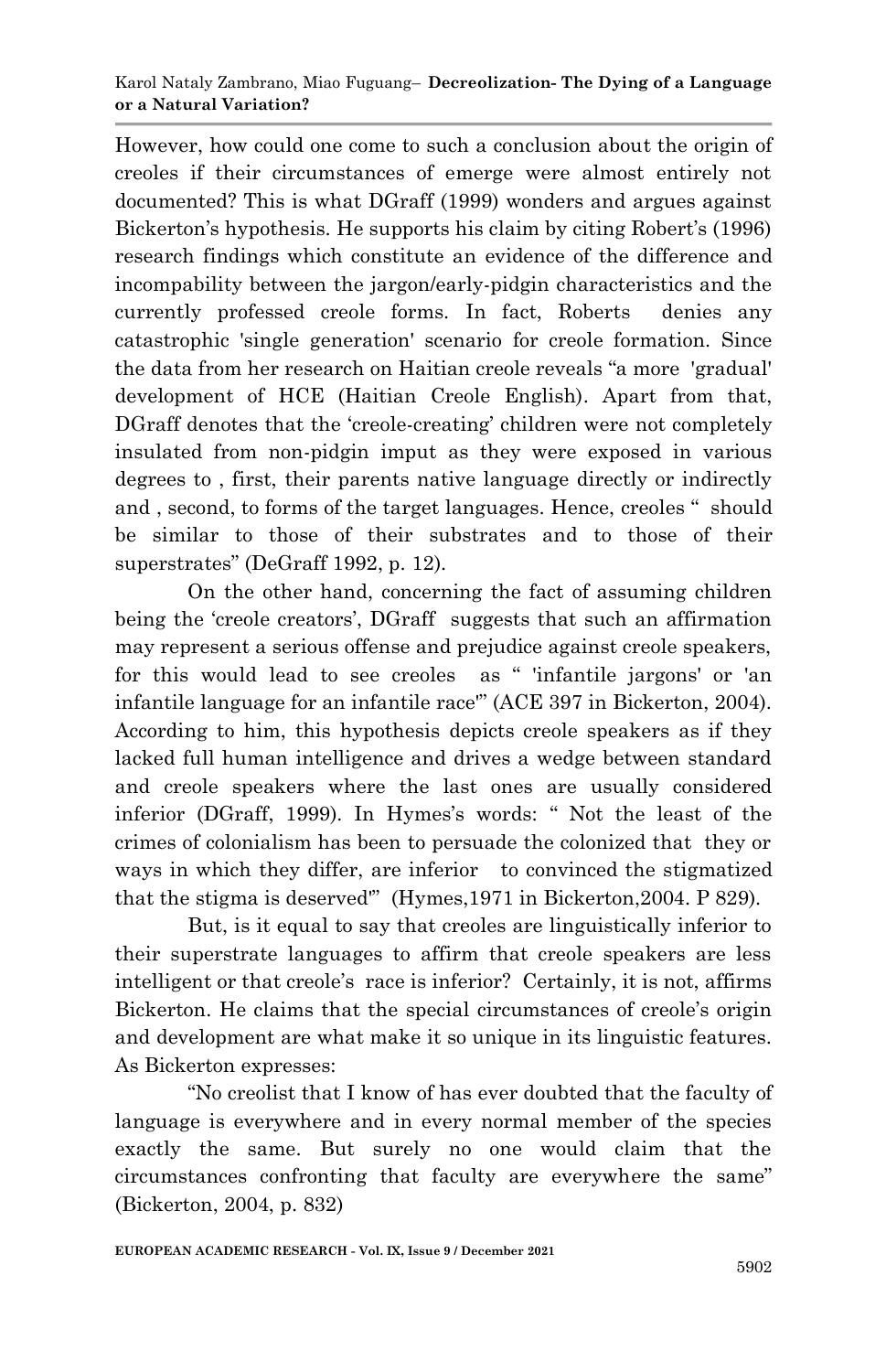Besides that, Bickerton finds ironically connected the fact of the dominance of the superstratum theory of creoles being distinct from and unrelated to any Eurpean lexifiers with the rise of Black Power Negritute and similar consciousness-raising in other traditionally marginalized social groups:

"Is it mere coincidence that the return to a traditional genetic approach coincide with the withering and marginalization of such movements acceptance of the need for accommodation with the stilldominant power structure? These are surely among the questions that reflexive legitimately ask " (p. 832).

 Hence, the desires of proving creoles as independent language system may be derived from socio-political motives rather than from a serious linguistic analysis.

#### *Is creole a cornerstone in the search for the Language origin?*

Bickerton denominates creoles as pidgin-like protolangues, in other words, he sees creole languages as constituents of an exceptional class on phylogenetic and/or typological ground. This scholar comapres creole systems to the "Darwin"s finches" , a group of different species of passerine birds discovered by Charles Darwin in 1831 in Galápagos , Ecuator that provided a clear hint about the process of evolution.

Nevertheless, DGraff, based on Robert's findings, rebuts Bickerton's assumptions putting into consideration the following arguments. Firstly, the two phenomena-Pidgin and Creole formationamong humans speaking modern languages versus the emergence of human language among our (prelinguistic) hominid ancestors are not commensurate. As Roberts (1998) claims: "they share no fundamental property that warrants taking the former as a recapitulation of the latter" (Roberts, 1998 in Bickerton's, 2004. P 835). Secondly, if creole languages are seen as primitive in terms of structure or depicting the archetypal human language, then, it would mean speakers of creole would face huge difficulties adopting a "superior" language to meet the communicative requirements of the modern world. Certainly, if we undertake this stance, it may constitute a handicap for creole speakers to acquire a superstrate language ; which has already been proved false since in most of the creole communities, part of the habitants not only speak creole but also the standard lexifier and other variations. Finallly, the argument of "evolution" cannot be applied to creole languages as they constitute the result of a conscious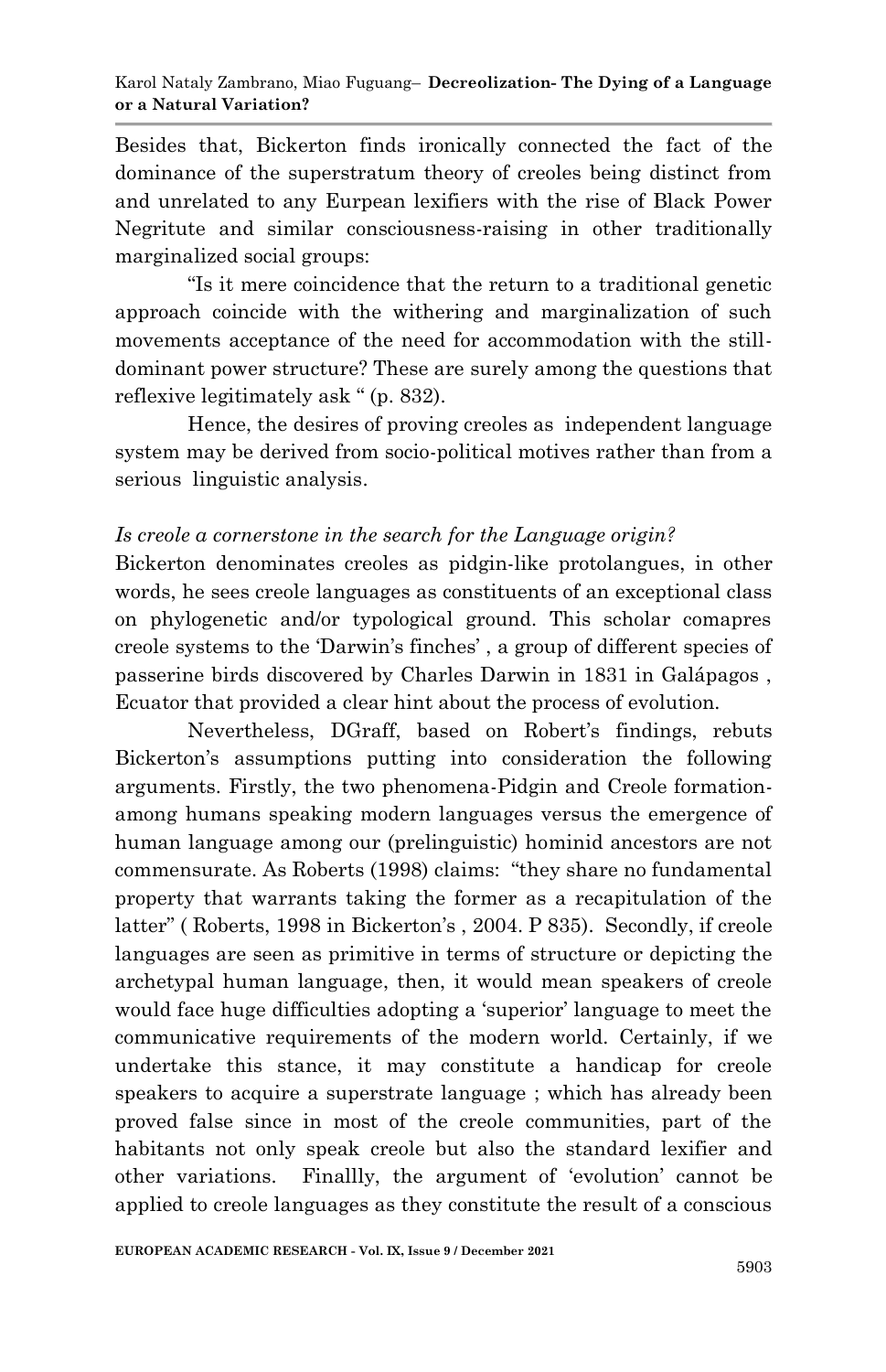cognitivie process rather than the product of a natural random process; in DGraff"s words: Things do not "evolve" by "cognitive processes ; they evolve by natural selection acting on random variation' " (p 385).

 Despite this, creole generation may be indeed considered as a cornerstone in the quest for the origin of language since it depicts a more traceable linguistic process of the starting and development of a language which may provide various hints on the beginnings of Language.

#### *Against Creole exceptionalim*

In what DGraff denominates "Creole exceptionalim", he argues against considering creole systems as exceptional and stands for their treatement as legitimate offsprings of their main lexifiers, just as Irish English is considered an offspring of English. On his view, creole formation or creolization involves the same internal mechanisms that a standard language underlies ((DeGraff,1999).

Nonetheless, there are some weak points in DGraff's contraargument. Firstly, it is true that creoles are among other linguistic phenomena and that an exaggerated emphasis on it may cause the sense of incapability to compare creole processes to other linguistic cases. Secondly, creole genesis is certainly exceptional for the circumstances in which creole was generated have been always marked by extreme situations of violence, rebellion and mixture. Hence, to claim that creole formation is equal to the formation of a standard language might be a risky asseveration.

#### **5. CONCLUSIONS**

 The origin of creole is still uncertain , thus, the process of creolization is still debatable. Therefore, its status as a "language in its own" or as a "derivate from pidgin" may be determined by the study of the characteristics of current creole systems in further research that not merely take into account linguistic aspects but also social and cultural affairs .

 On the other hand, traditionally, the concept of "dying language' has been used to refer to the morphological, phonological, and syntactical decay of so-called natural languages, while the term decreolization has been used to refer to the morphological, phonological, and syntactical elaboration of features characteristic of